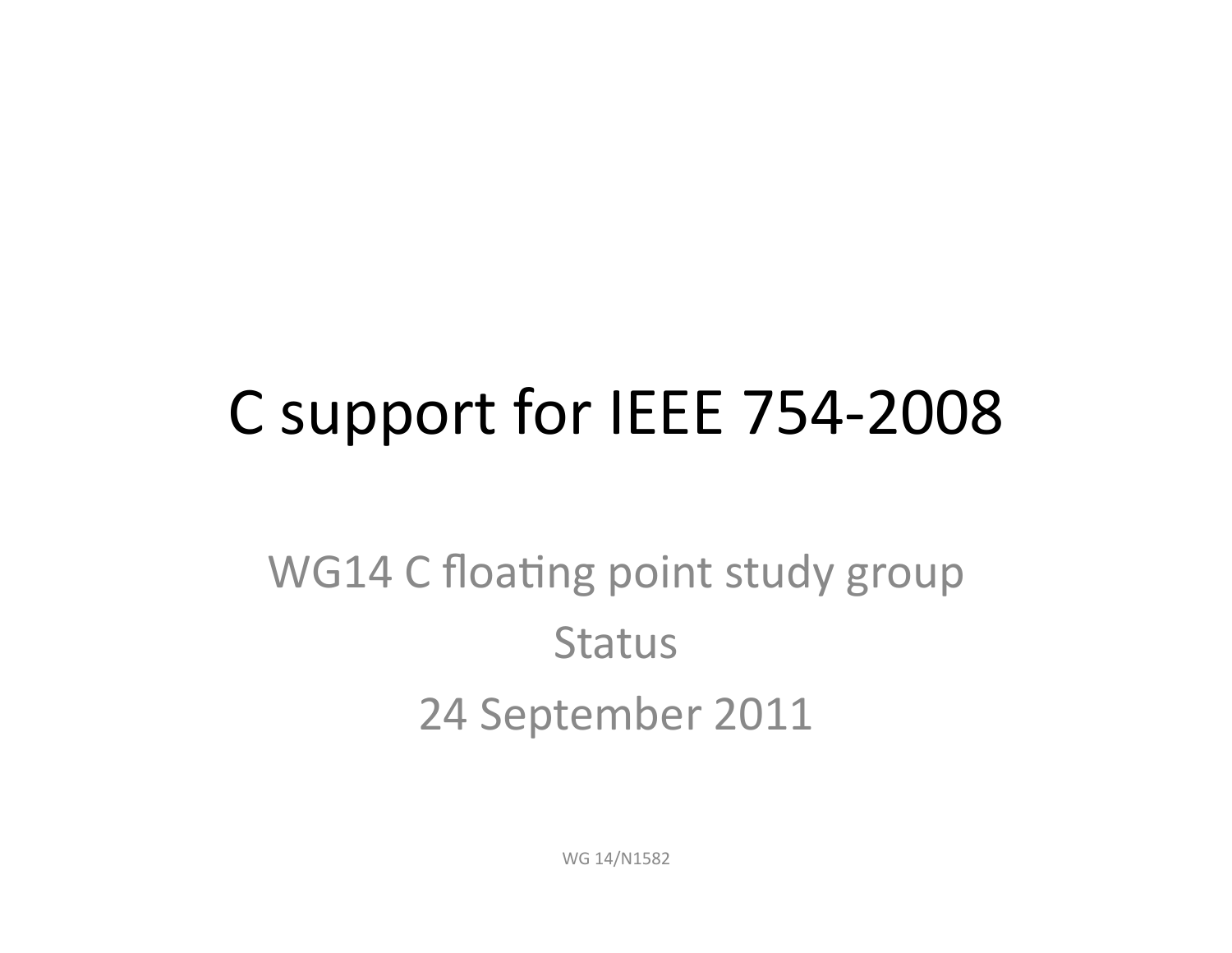#### **IEEE 754-2008**

- Major update to IEEE 754-1985
- 8 Year effort
- Participation by AMD, Apple, HP, IBM, Intel, Sun, academics, etc.
- Adopted as 2011 update to ISO/IEC 60559
- Many new features not supported in C1x nor decimal FP TR 24732"
- Less implementation latitude, clearer, bigger than 754-1985
- Recommendations for language standards
- No language binding
- Mostly compatible with C99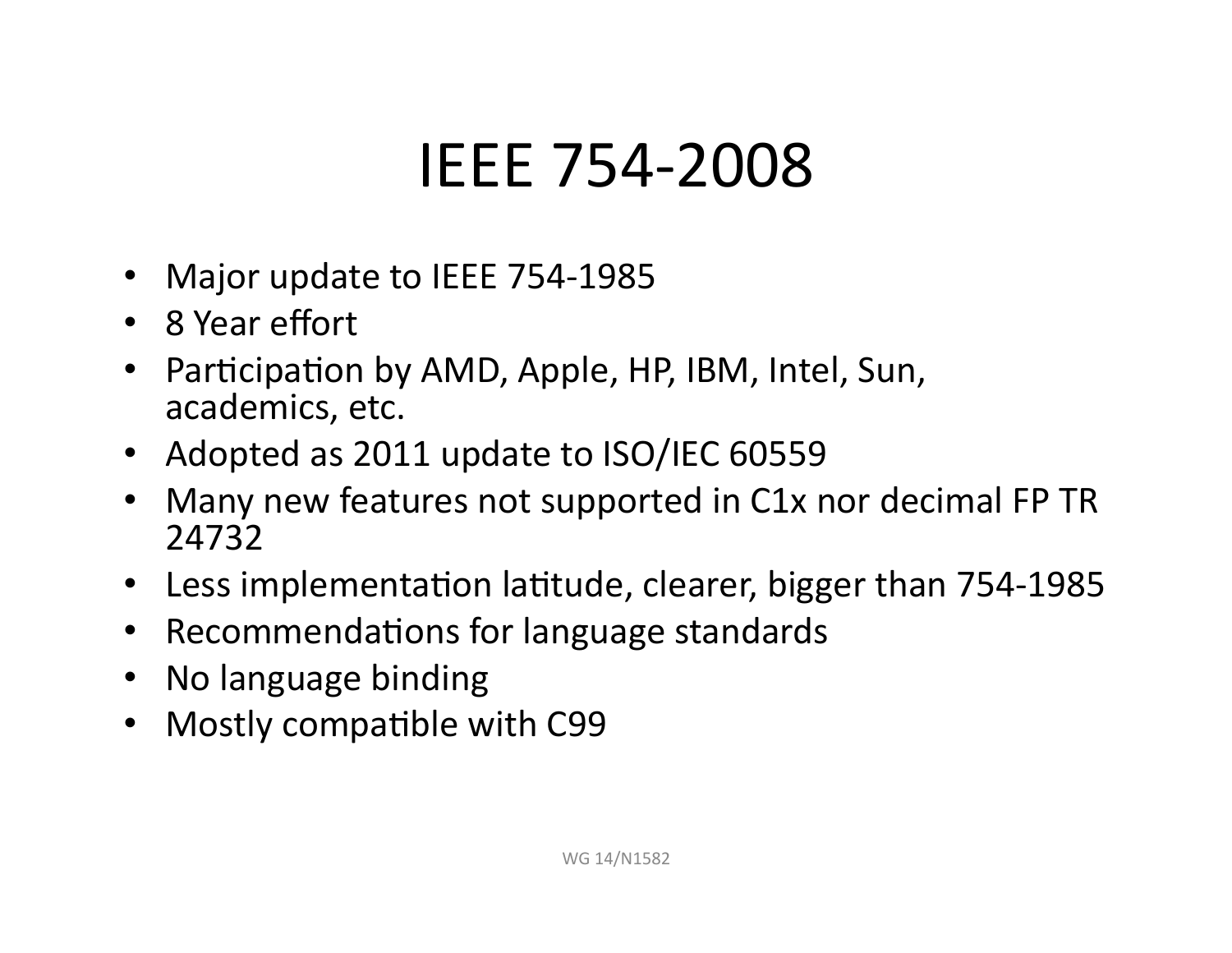## Formats (1)

- 128 bit binary quad basic format (recommended)  $\Box$  Not required, may be long double
- Unlimited number of interchange formats, which may be arithmetic, including 16 bit binary (optional)
	- □Types \_Float*N*, \_Decimal*N*, N specified in IEC 60559
	- $\Box$  Macros FLTN IS ARITH, DECN IS ARITH defined if arithmetic
	- $\Box$  Names required for supported IEEE types, e.g.  $_F$  Float32 for float
	- $\Box$  Float16 required (optionally arithmetic)
	- \_Float*N*"complex,"\_Float*N*"imaginary,"if"\_Float*N*"is" arithmetic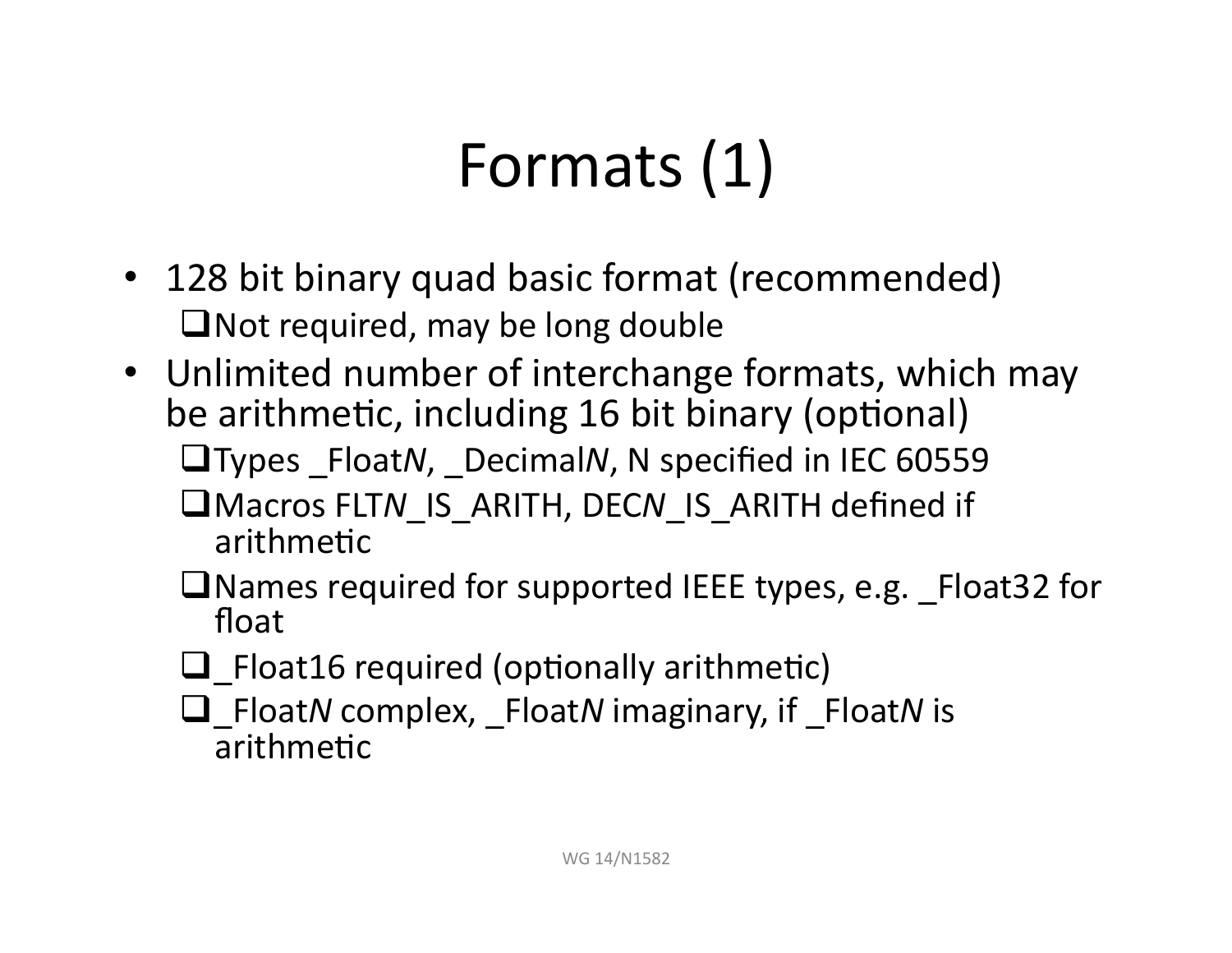# Formats (2)

• Extended formats - extending single, double, or quad (recommended)

 $\Box$  Float*Nx*, *N*= 32, 64, 128

 $\Box$  Decimal*Nx*, *N* = 64, 128

 $\Box$  Names required for supported qualifying types, e.g., Float32x for double (if no narrower extended single) Common 80 bit type might be  $F$ loat64x

- Extendable formats  $-$  user-specified precision and range (recommended)
	- $\Box$ Not planned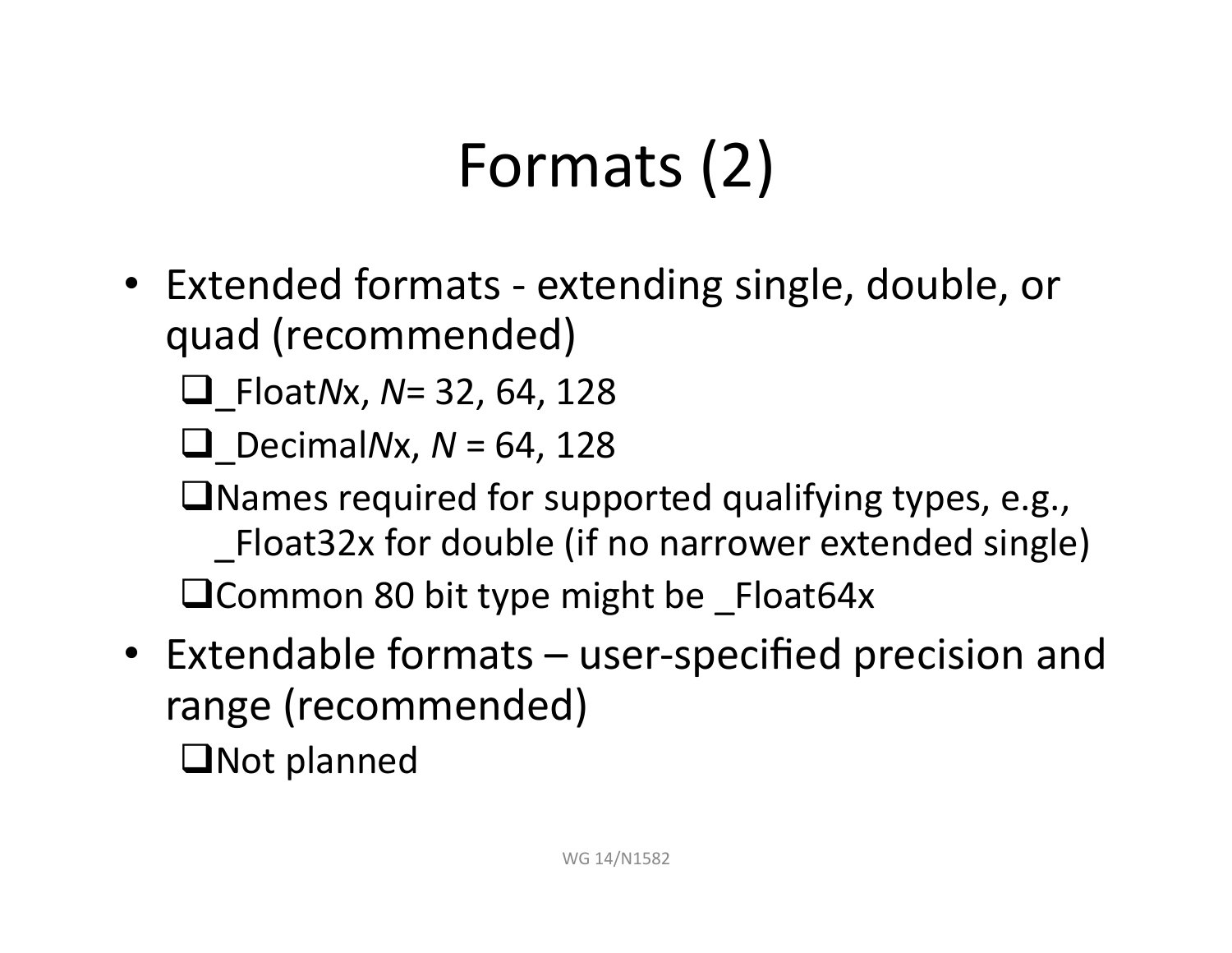# Type-related Nomenclature (1)

- Characteristics macros **LIFLTN** MAX, etc. **QFLTN IS ARITH defined if \_FloatN is arithmetic QDECN** MAX, etc. **ODECN IS ARITH defined if DecimalN is aithmetic EXTAX MAX, etc., for binary extended types ODECNX** MAX, etc., for decimal extended types • Type classification
	- $\Box$  Non arithmetic interchange types are not floating types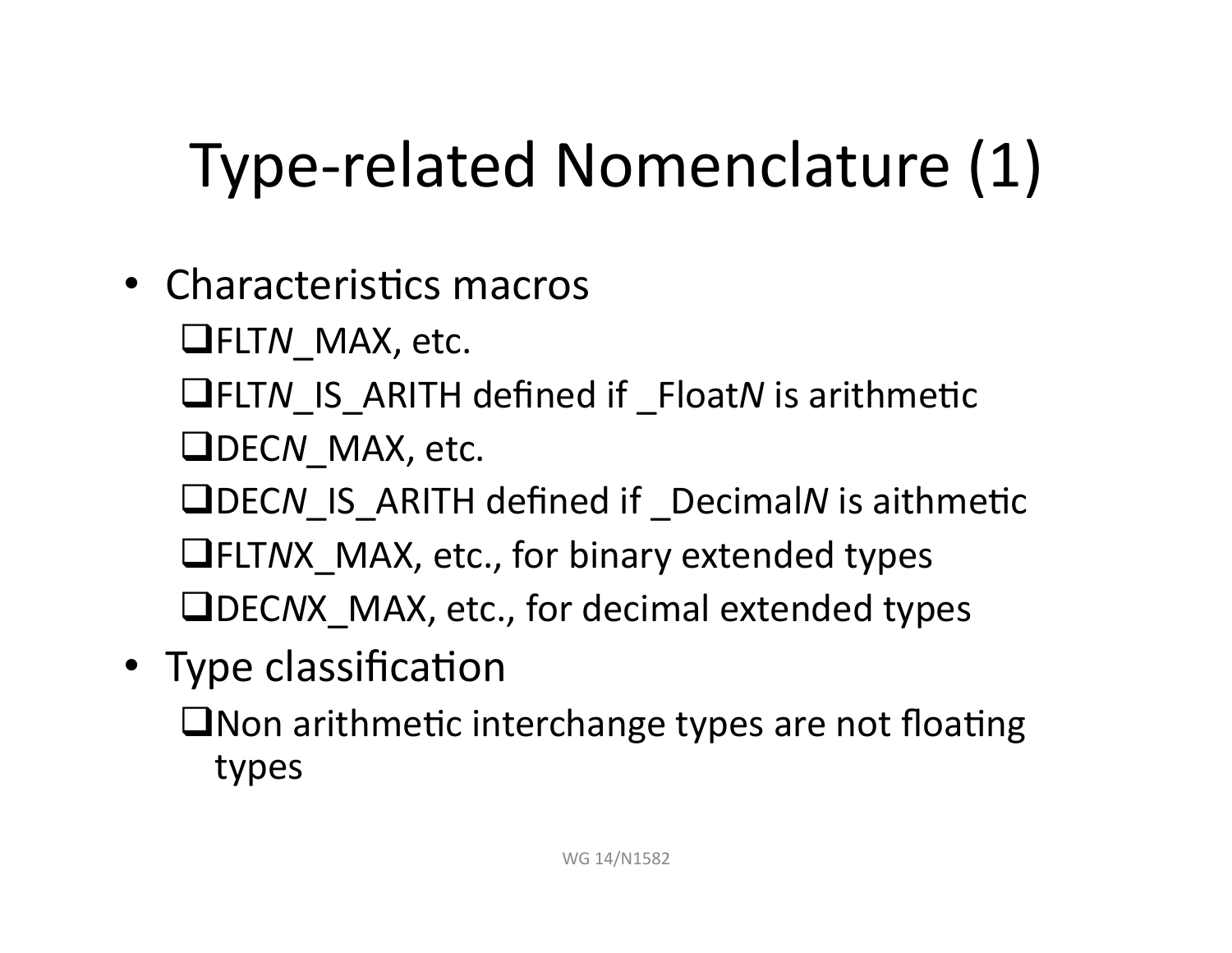## Type Nomeclature (2)

- Constant suffixes F*N*"or"f*N*"for"\_Float*N* D*N*"or"d*N*"for"\_Decimal*N* F*N*x"or"f*N*x"for"\_Float*N*x D*N*x"or"d*N*x"for"\_Decimal*N*x
- Function suffixes f*N*"for"\_Float*N* d*N*"for"\_Decimal*N* f*N*x"for"\_Float*N*x d*N*x"for"\_Decimal*N*x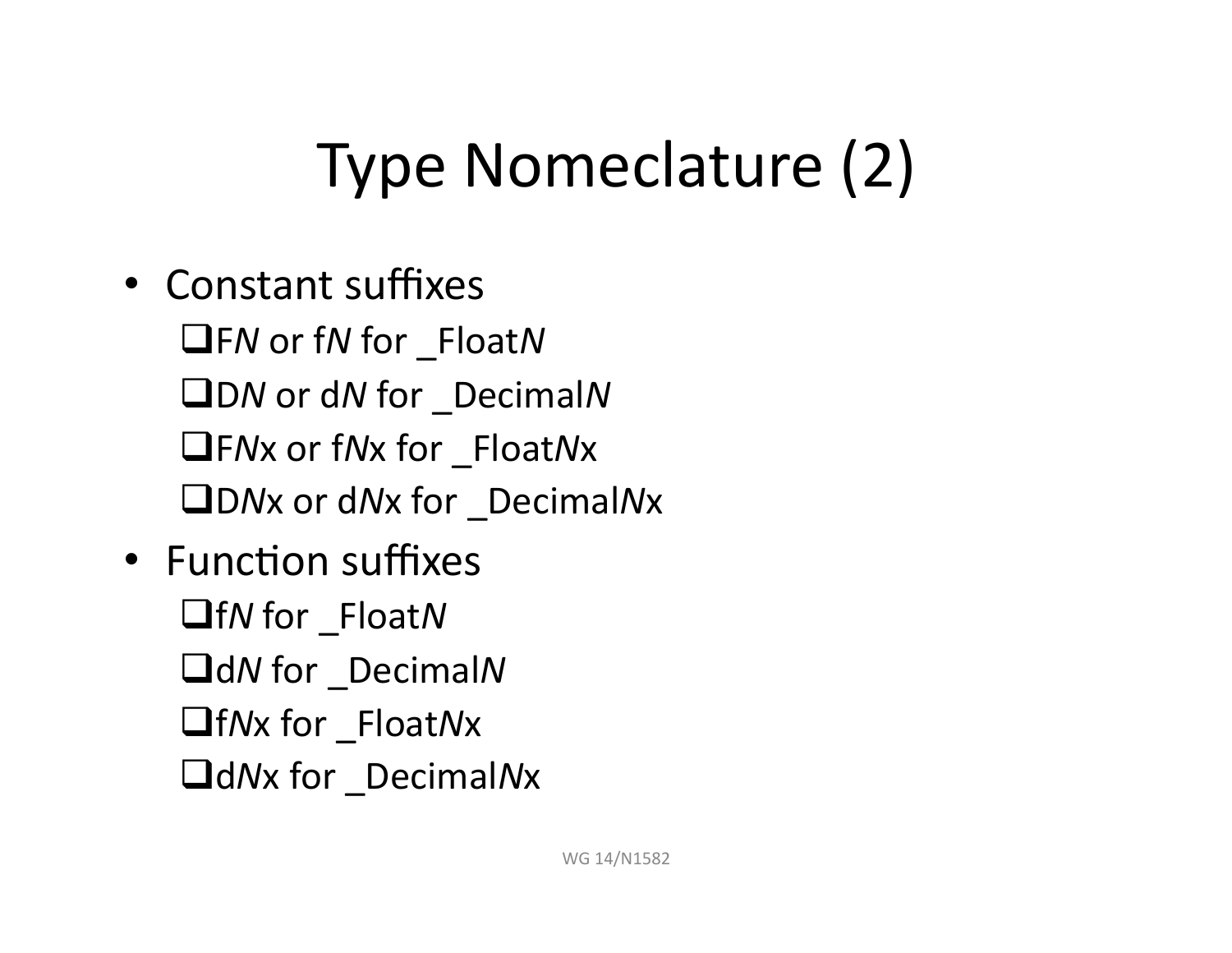#### **Conversions**

- Required for non arithmetic types too  $\sqcup$  Conversions among all interchange types  $\Box$  Conversions between character sequences and all interchange types
- Usual arithmetic conversions
	- $\sqcup$  Convert to wider, wider means exponent range or precision is larger and the other is at least as large
	- $\Box$  Conversion of types not ordered by width is implementation defined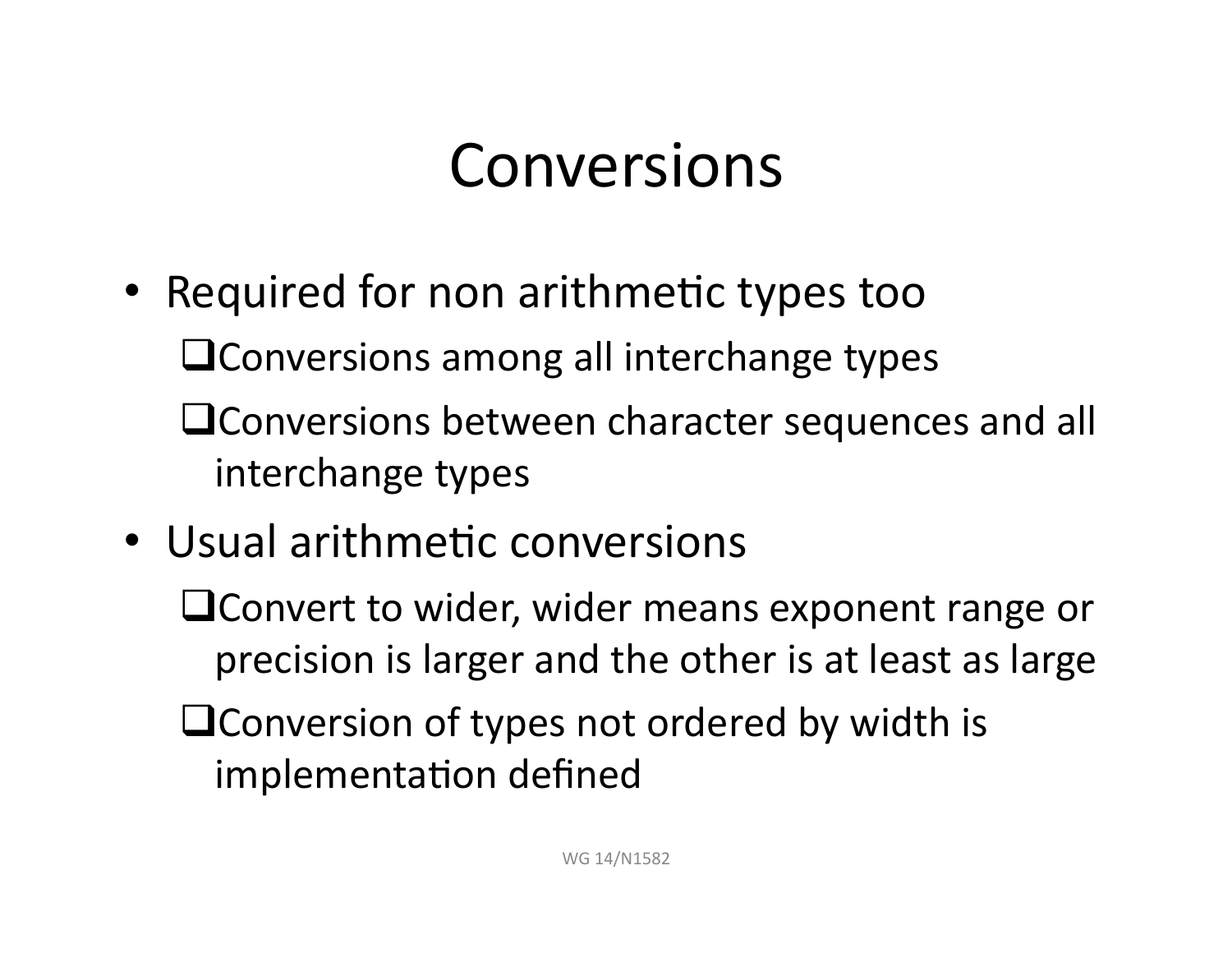## Character sequence conversions

#### $\Box$ No new I/O width specifiers

- **Int strfromfN(char \* restrict s, rsize t n, const** char \* restrict format, FloatN fp);
- $\Box$  Length modifier inferred from function suffix, not contained in format
- $\Box$ strfromf64(s, n, format, fp) is equivalent snprintf (s, n, format, fp)
- strfromd*N*,"strfromf*N*x,"strfromd*N*x
- $\Box$  strtof*N*, strtof*Nx*, strtod*Nx* added to strtod family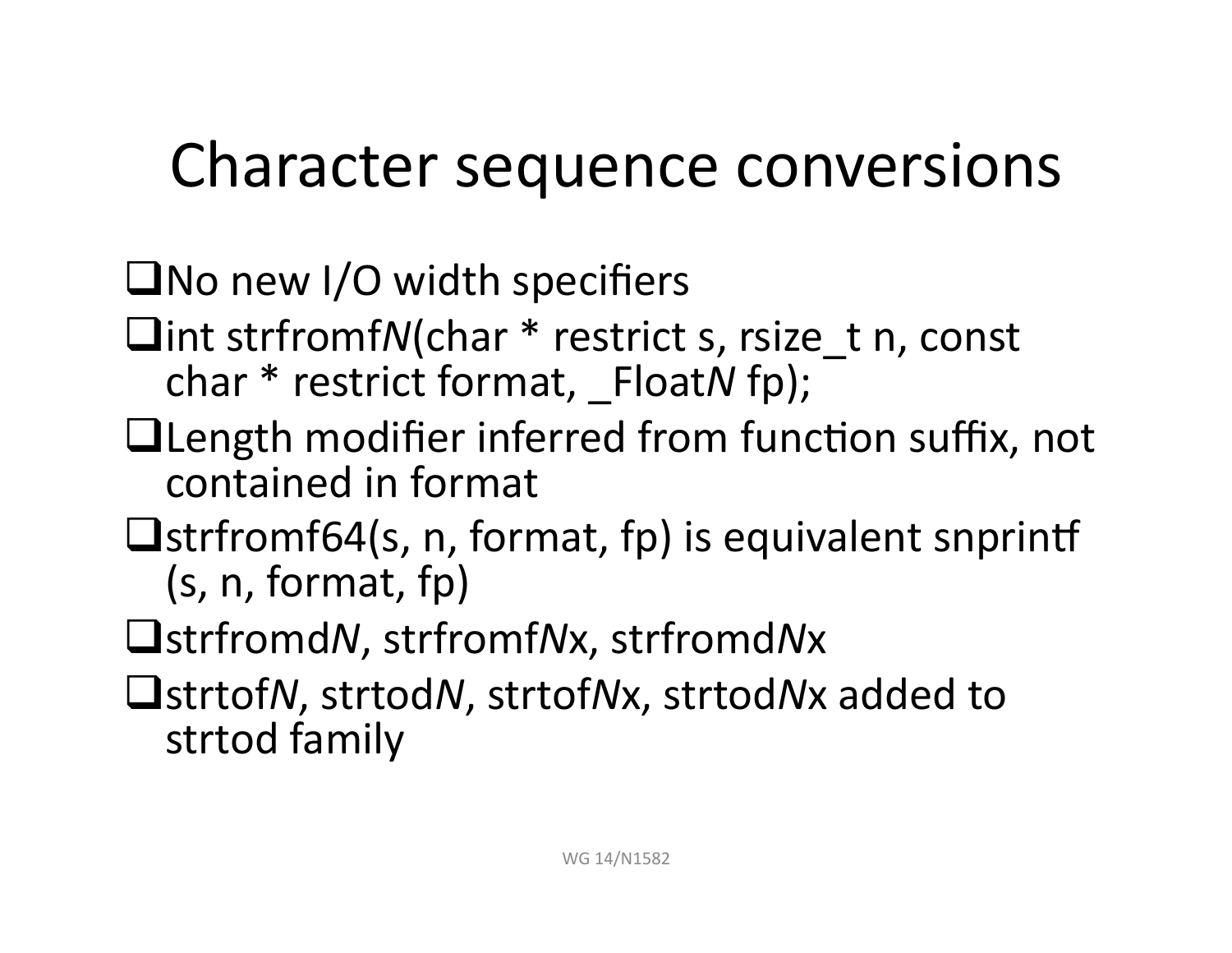## New operations (1)

- roundToIntegralTiesToEven  $\Box$  double roundeven(double)
- Rounding to integer value with fixed rounding direction must not raise "inexact"

 $\Box$  Changed ceil, floor, trunc, and round to disallow raising "inexact""

- nextUp, nextDown  $\Box$  double nextup(double)  $\Box$  double nextdown(double)
- minNumMag, maxNumMag  $\Box$  double fminmag(double, double)  $\Box$  double fmaxmag(double, double)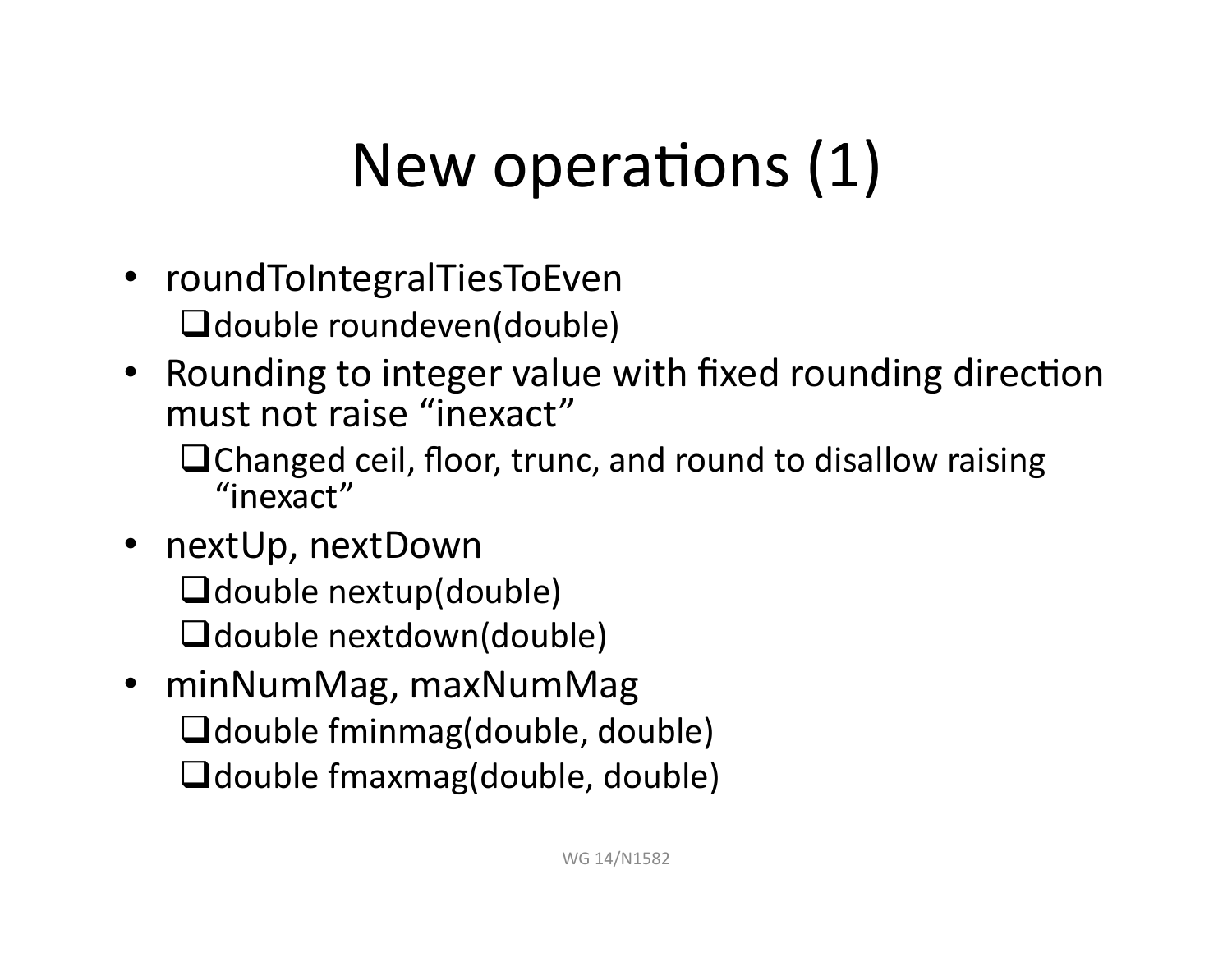## New operations (2)

- Integer logb to return outside the range  $\pm 2 \times ($ emax+p– 1) for invalid input  $\Box$  long int llogb(double x), FPLLOGB0, FPLLOGBNAN
- formatOf (narrowing) add, sub, mul, div, sqrt, FMA infinitely precise result rounded to format narrower than parameters

 $\Box$  float fadd(double x, double y)

 $\Box$  float faddl(long double x, long double y)

 $\Box$  double daddl(long double x, long double y)

\_Float*M* f*M*addf*N*(\_Float*N* x,\_Float*N*"y)"for"all"*M*"<"*N"*

\_Float*M* f*M*addf*N*x(\_Float*N*x"x"\_Floaj*N*x)"for"all"*M*"<="*N"* etc.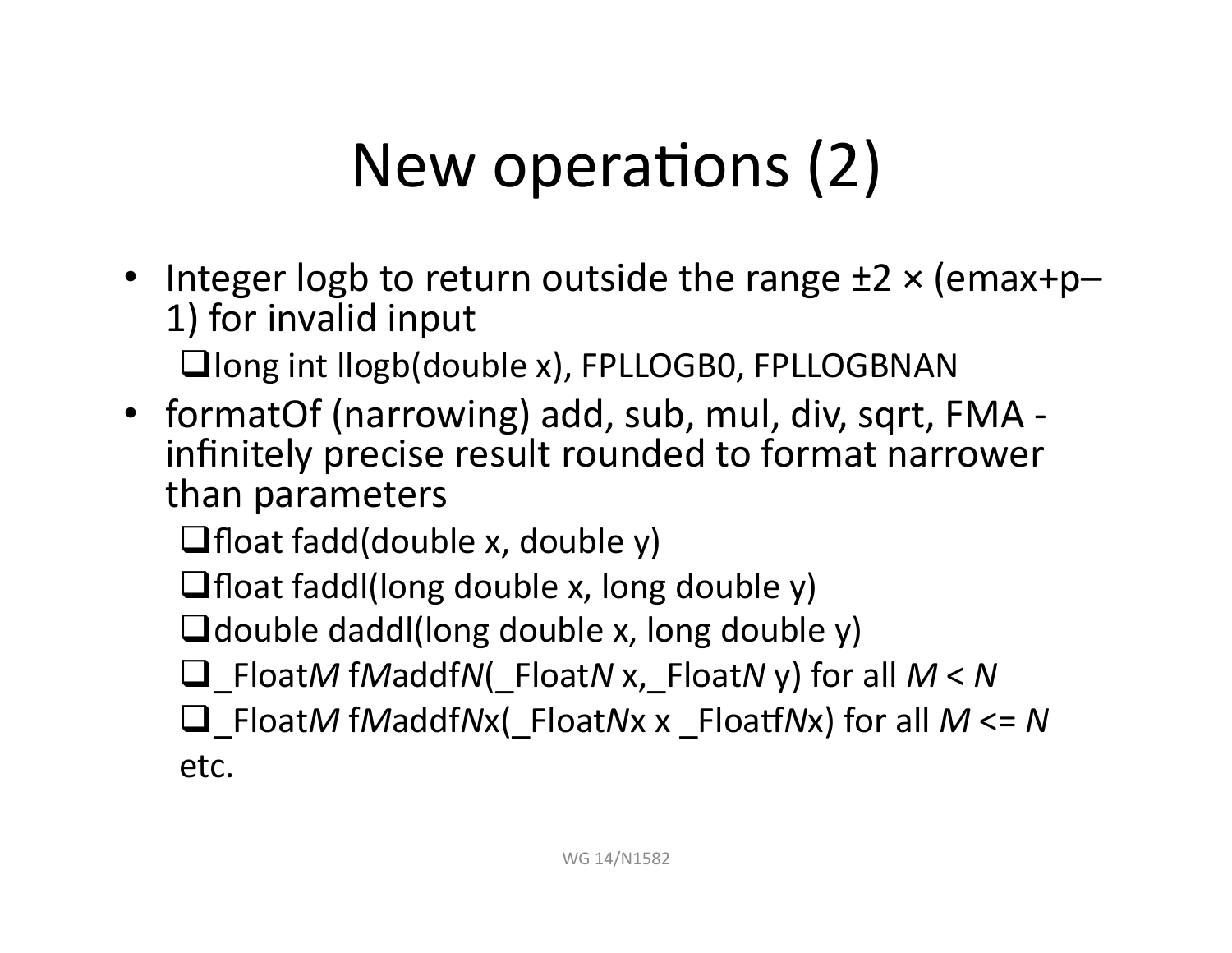## New operations (3)

- convertToInteger functions, with and without inexact signal, for 5 rounding directions (for all integer types, for all floating types???)
	- $\Box$ intmax\_t fromfp(double x, int round, unsigned int width), width = number of bits, round = one of FE CEIL, FP FLOOR, FP\_TRUNC, FP\_ROUND, FP\_ROUNDEVEN, without "inexact"

 $\Box$  fromfpx, with "inexact"

 $\Box$ ufromfp, ufromfpx, for unsigned integers

 $\Box$  An integral-valued rounding function followed by a cast will handle most needs, e.g., (uint64\_t)ceilf128(x) rounds Float128 upward to uint64 t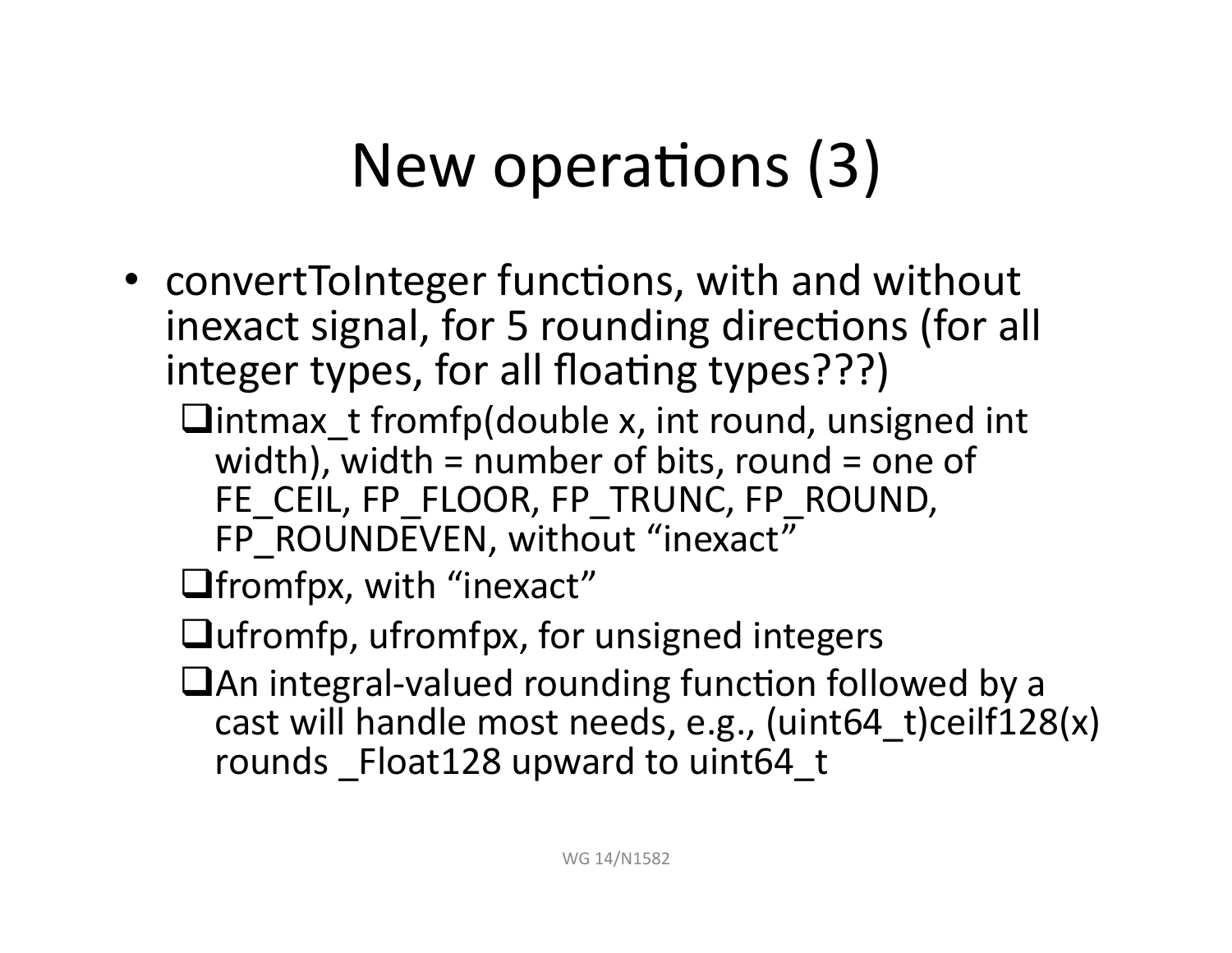## New operations (4)

• Decimal reencoding functions

**Types for encoded bits dpdencodingd** t, bidencodingd*N*\_t

dpdencodingd*N*\_t encodedpdd*N*(\_Decimal*N*)"

\_Decimal*N* decodedpdd*N*(dpdencodingd*N*\_t)"

bidencodingd*N*\_t encodebidd*N*(\_Decimal*N*)"

\_Decimal*N* decodebidd*N*(bidencodingd*N*\_t)"

- compareSignalingEqual,"compareSignalingNotEqual  $\Box$ iseqsig
	- $\Box$ isnesig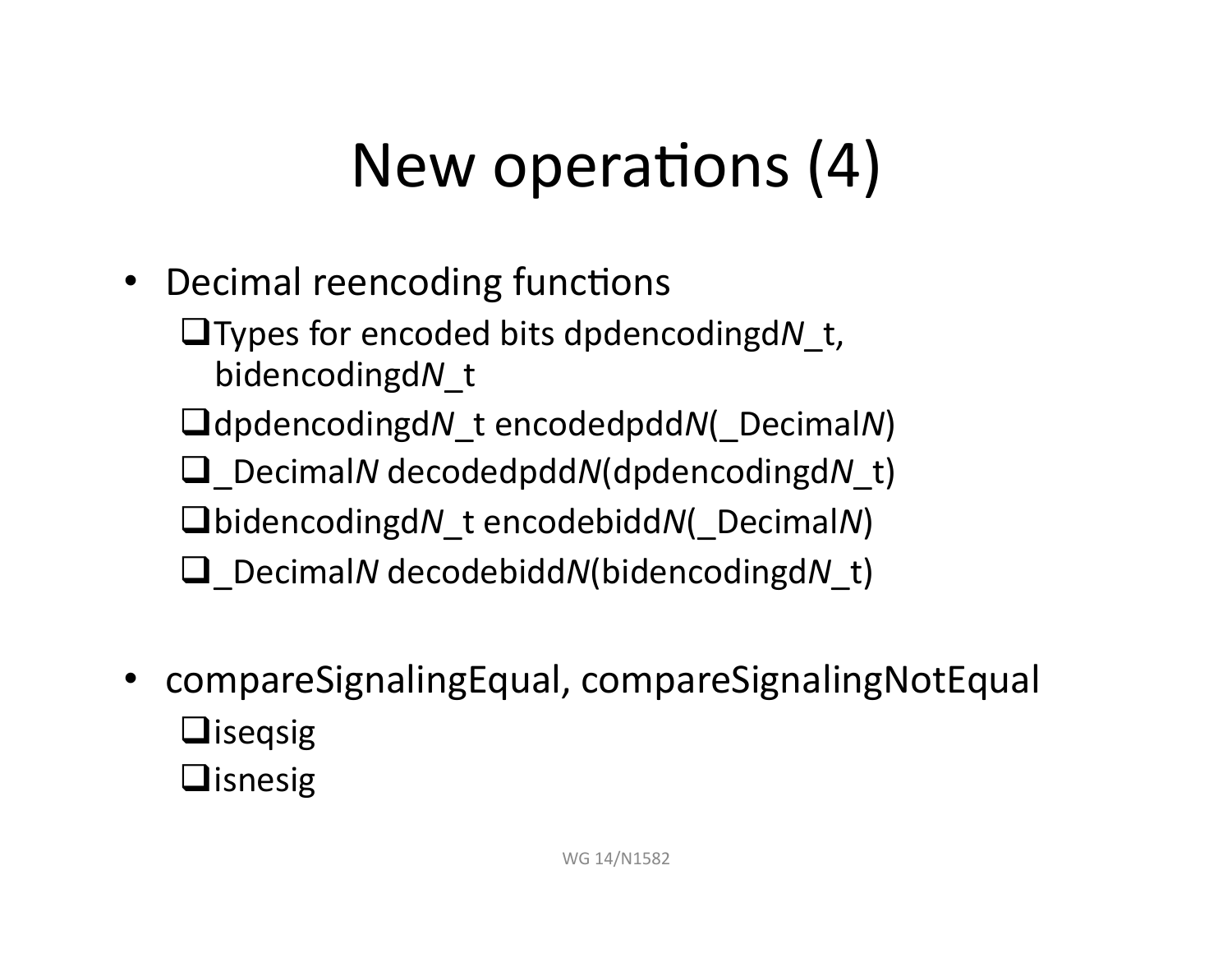## New operations (5)

- isSubnormal
	- $\Box$  issubnormal() generic macro
- isSignaling
	- $\Box$  issignaling() generic macro
- Ten-way class
	- $\Box$  Covered by inquiries fpclassify, signbit, and issignaling
- isCanonical
	- $\Box$  iscanonical() generic macro
- totalOrder, totalOrderMag
	- $\Box$  int totalorder(double, double)
	- $\Box$  int totalordermag(double, double)
- raiseFlags (in IEC 60559 "raise" means set bit)  $\Box$  int fesetexcept(int excepts)
- Conformance macros
	- $\Box$  TBD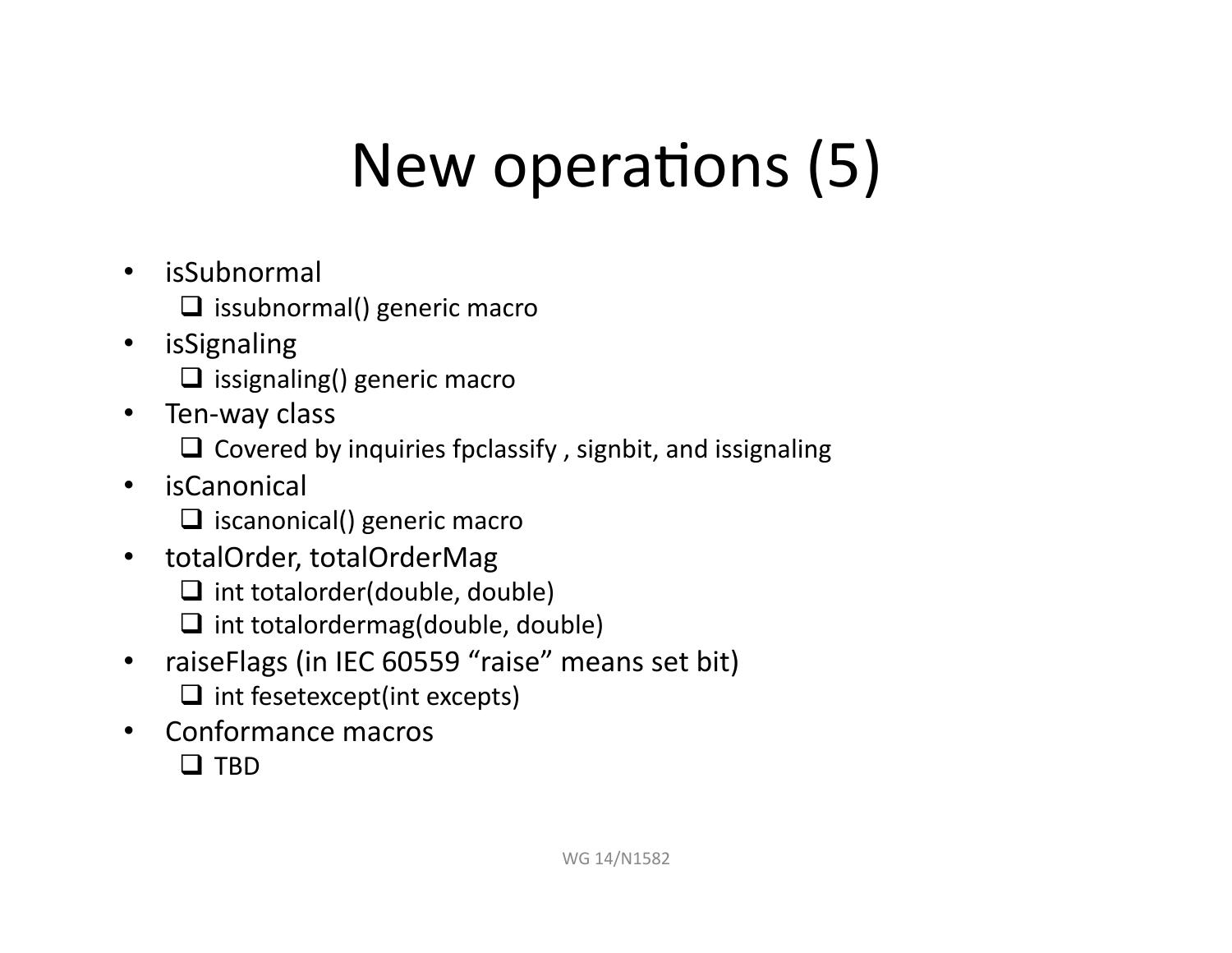#### Character string conversions

- Vs C1x Annex F, increase by at least 3 the number of decimal digits for correct rounding to and from binary floating types
	- $\Box$  Require correct rounding for at least DECIMAL  $DIG + 3$  decimal digits
	- $\Box$ Applies to strtod, scanf, printf families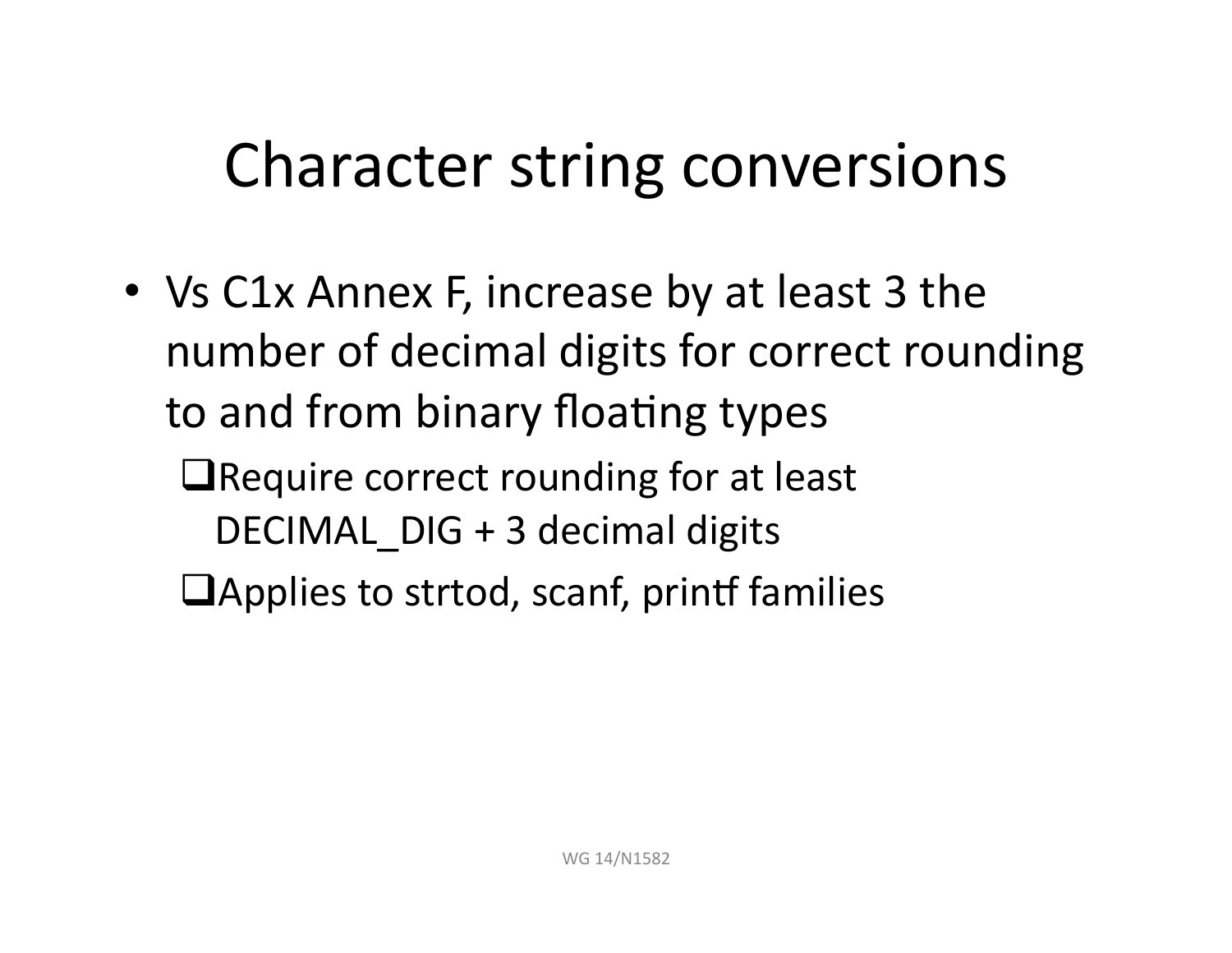### NaNs

- Requirements similar to IEEE 754-1985
- Propagation recommendations clarified
- NaN payload defined as integral value represented in NaN significand
- Signaling NaNs considered for removal, but retained
- $\Box$  double canonicalize(double) returns canonical version of input, tiggers signaling NaN inputs  $(1 * x)$
- $\Box$  int setpayload(double \*res, double pl)
- $\Box$  int setpayloadsignaling(double \*res, double pl)
- $\Box$  double getpayload(const double  $*)$
- $\Box$  Signaling NaN macros SNANF, ..., DEC SNAN32, ..., ok for static initialization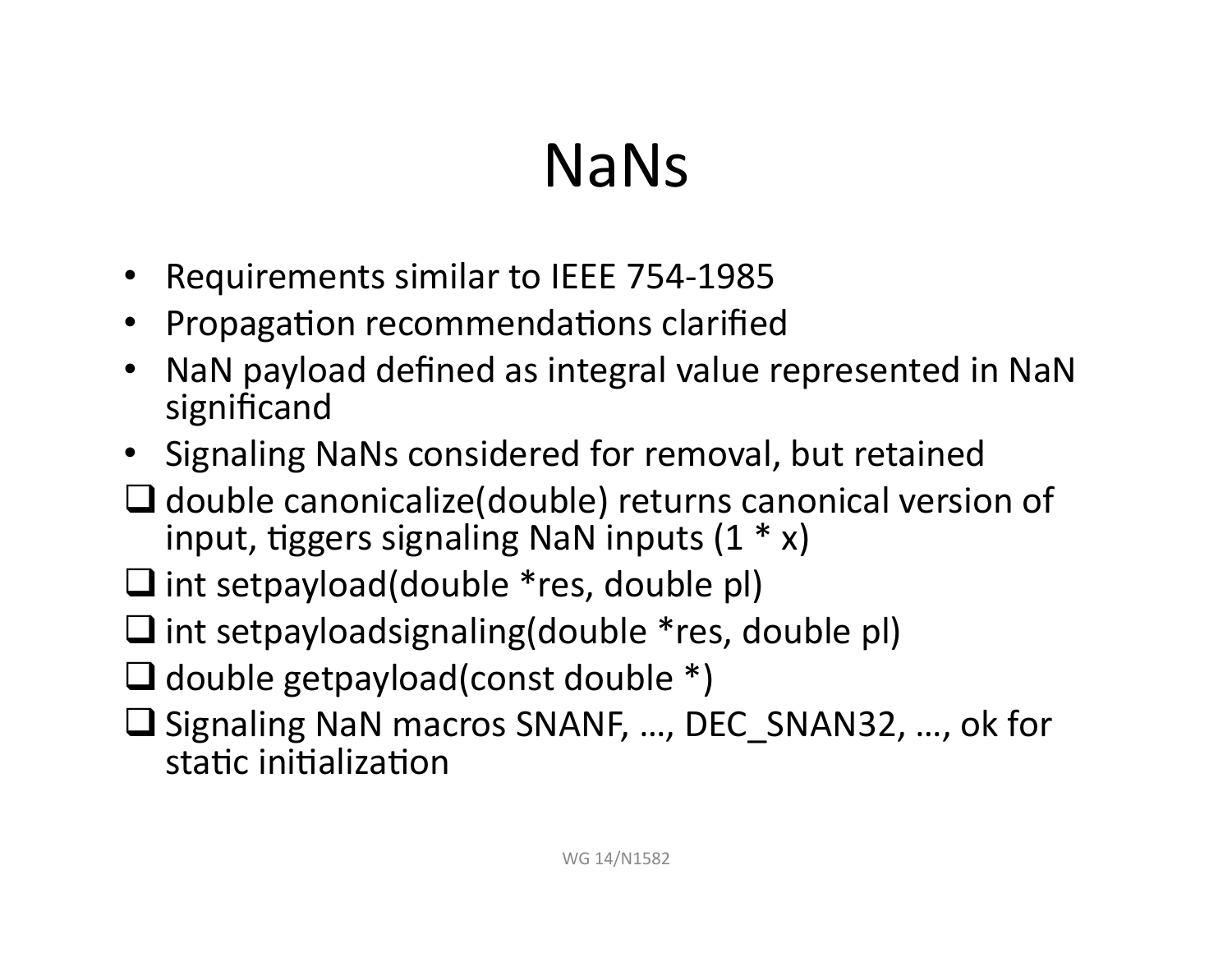#### Static rounding attributes

- Set rounding direction for a static scope
- Affects all IEC 60559 operations, including sqrt, fma, strtod, printf

 $\Box$ In progress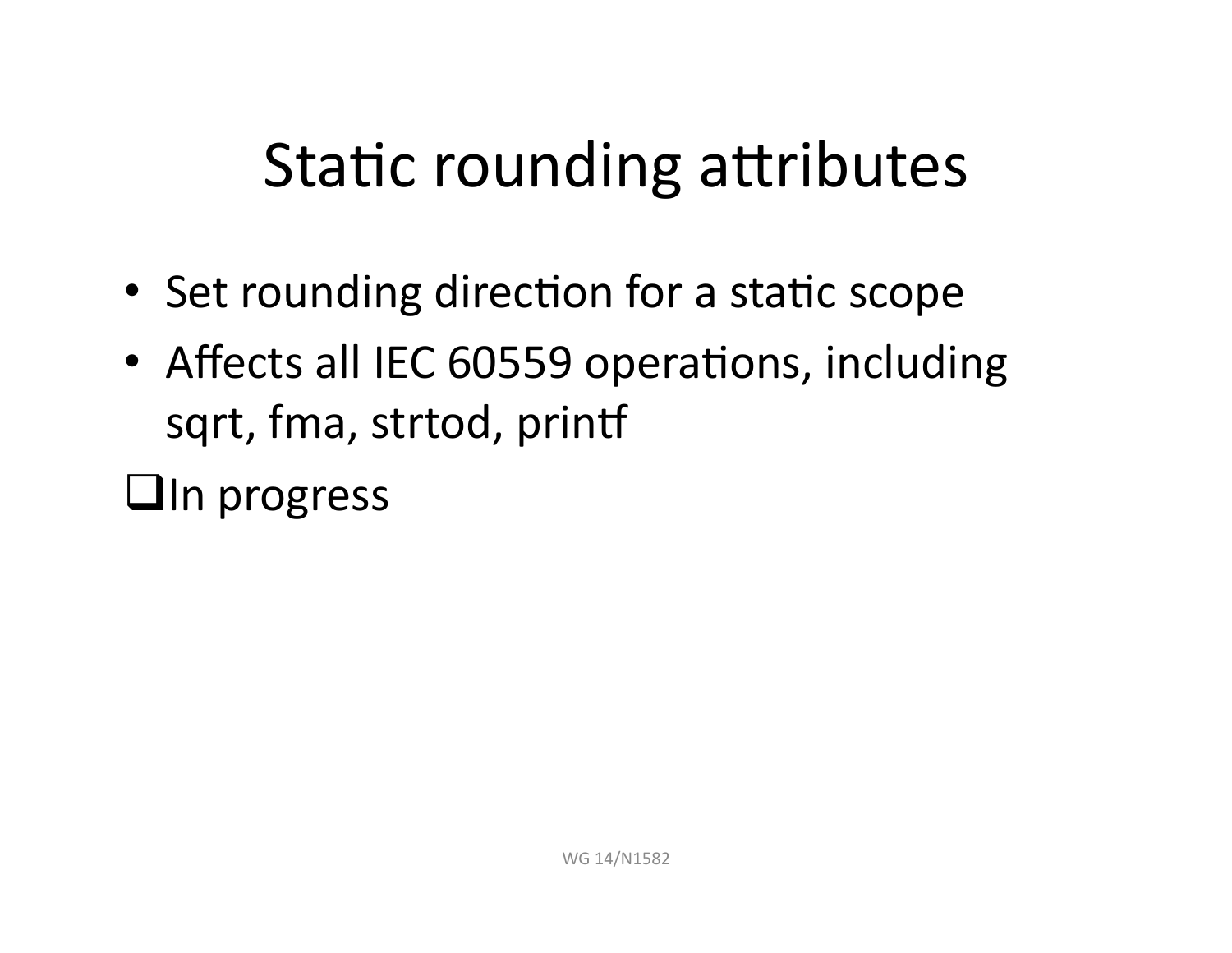# New math functions (recommended)  $(1)$

• New functions (vs C1x):  $\Box$ double exp2m1(double) double exp2m1(double)  $\Box$ double exp10(double) Ldouble exp10m1(double)  $\Box$ double  $log2p1$ (double)  $\Box$ double  $log10p1$ (double) **O**double rsqrt(double)  $\Box$ double compound(double, double)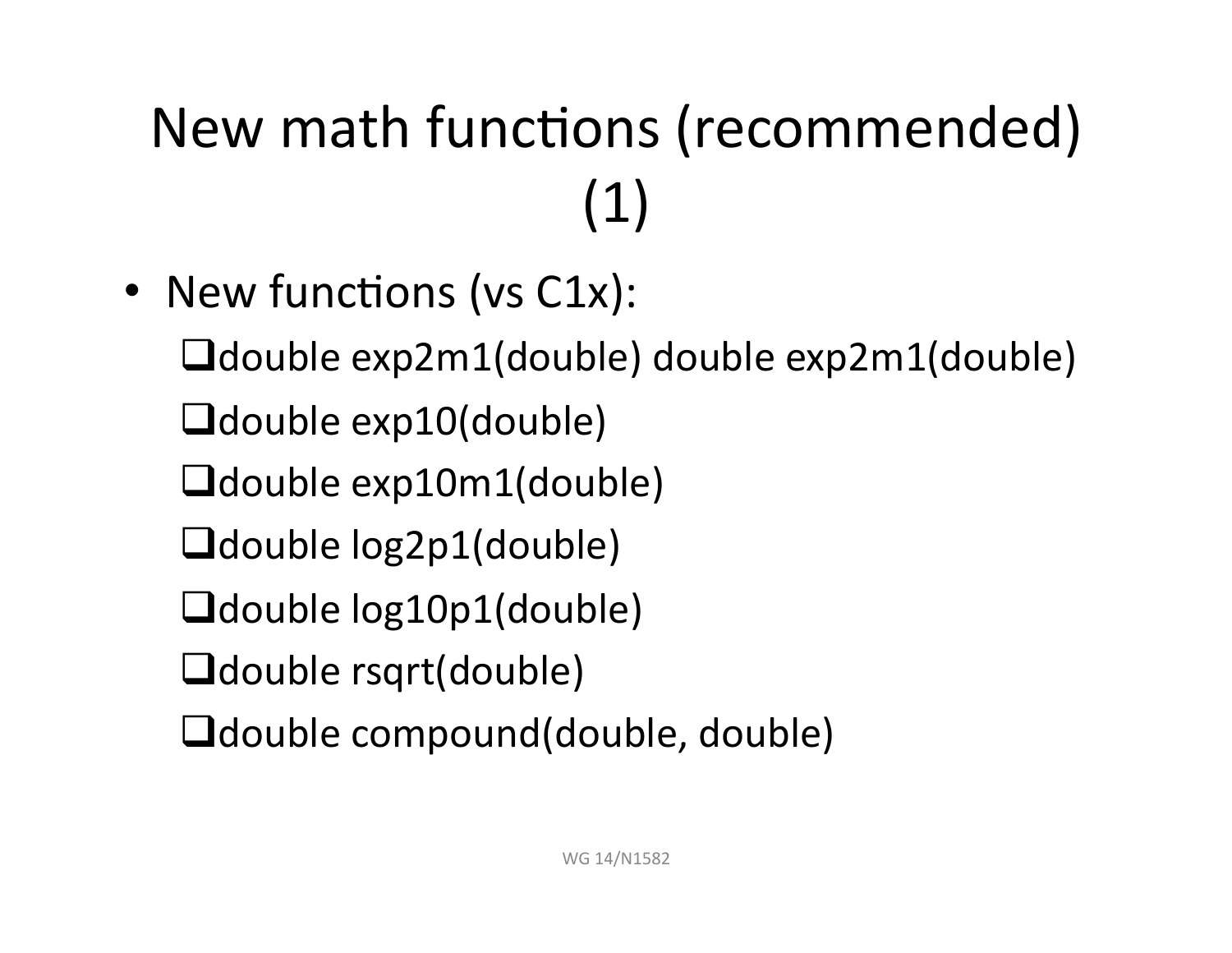# **INew math funtions (recommended)** (2)"

 $\Box$ double rootn(double, long int)  $\Box$ double pown(double, long int)  $\Box$ double powr(double, double)  $\Box$ double sinpi(double)  $\Box$ double cospi(double)  $\Box$ double tanpi(double)  $\Box$ double tan2pi(double, double)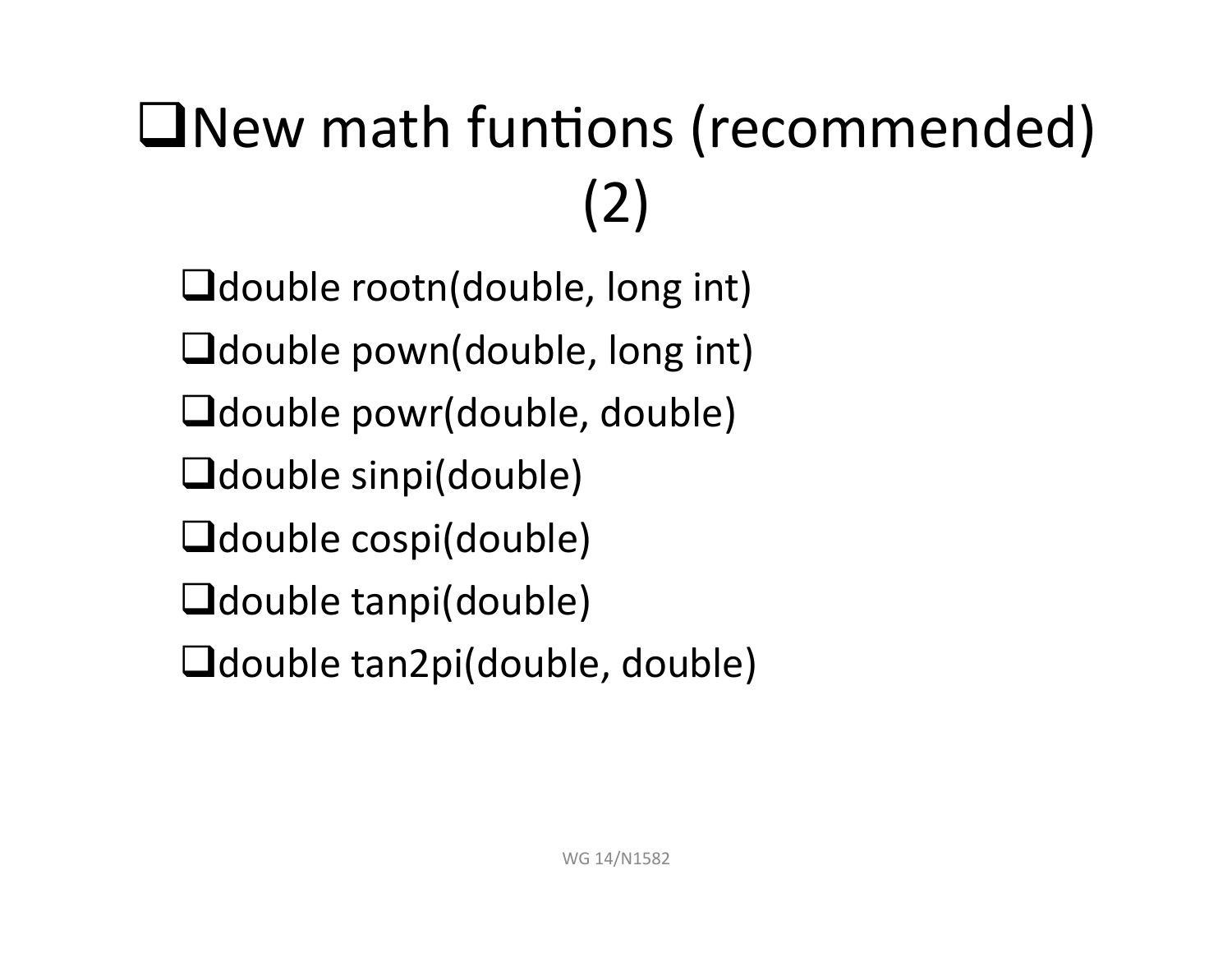### Correctly rounded math functions (recommended)

- Correct rounding for all new functions above plus current C1x functions: exp, expm1, exp2, log, log2, log10, logp1, hypot, pow, sin, cos, tan, asin, acos, atan, atan2, sinh, cosh, tanh, asinh,"acosh,"atanh
	- $\Box$  Reserve names with "cr" prefix and all applicable suffixes, e.g., crexp, crlogf, crsinf128, crrsqrtd64, for correctly rounded functions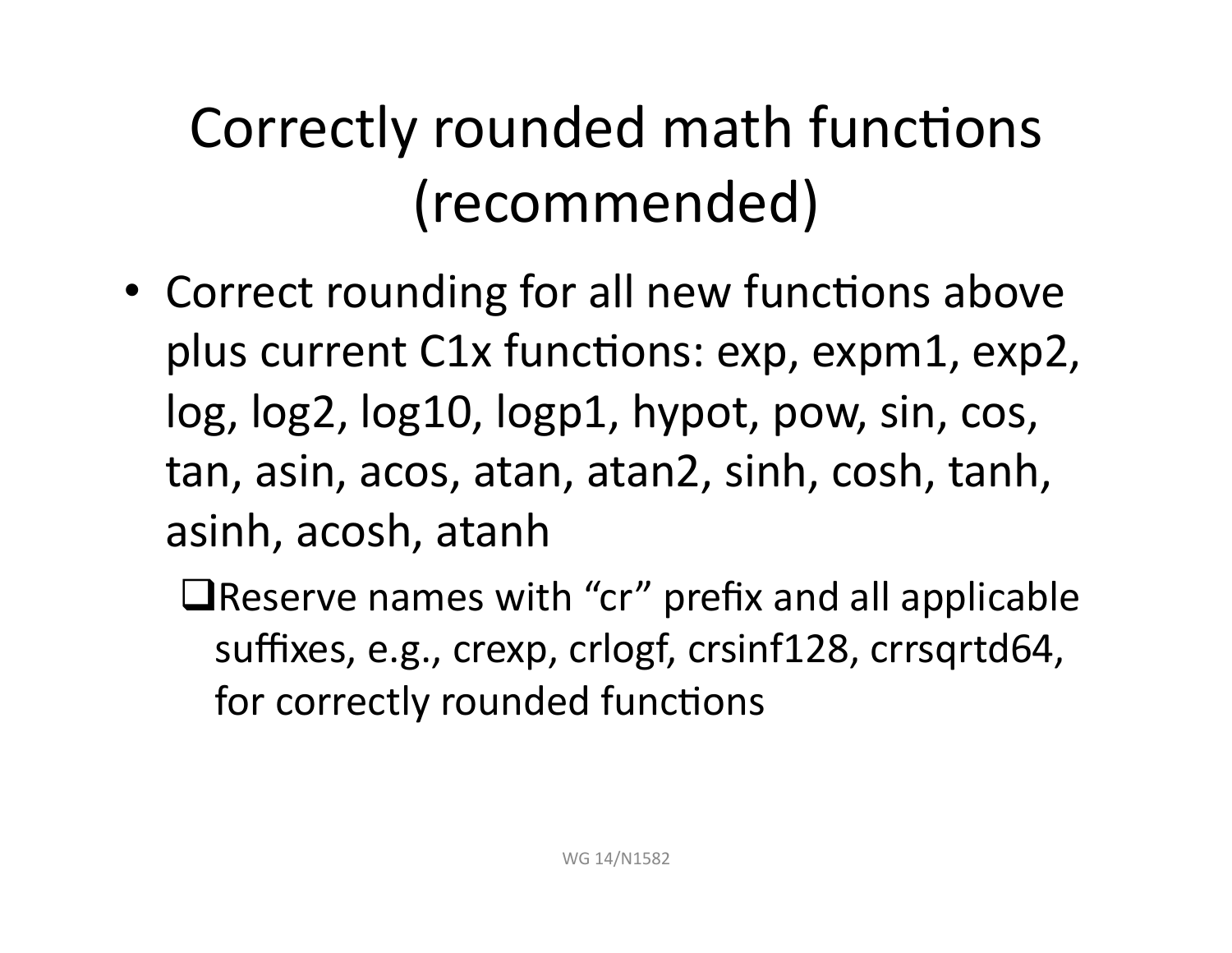#### Preferred quantum exponents

- IEC 60559 specifies preferred quantum exponent for its required decimal operations
- $\square$  Specification of preferred quantum exponent for new decimal math functions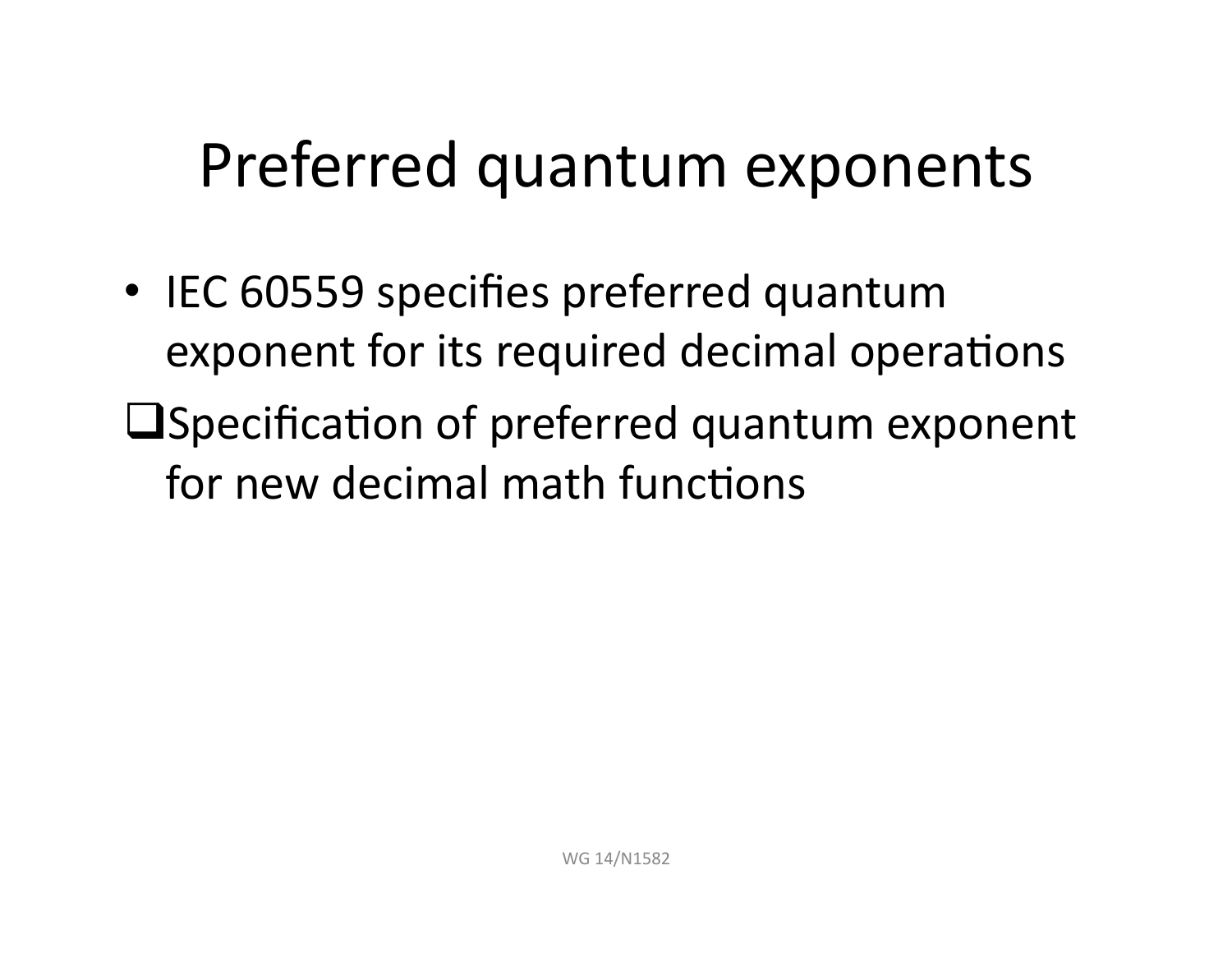#### Reduction functions (recommended)

- Operate on vectors
- Sum reductions: sum, dot, sumSquare, sumAbs  $\Box$ double reduc sum(size t n, const double p[static n])  $\Box$ double reduc\_sumabs(size\_t n, const double p[static  $n$ )
	- $\Box$ double reduc sumsquare(size t n, const double p  $[static n]$
	- $\Box$ double reduc sumprod(size t n, const double p[static n], const double q[static n])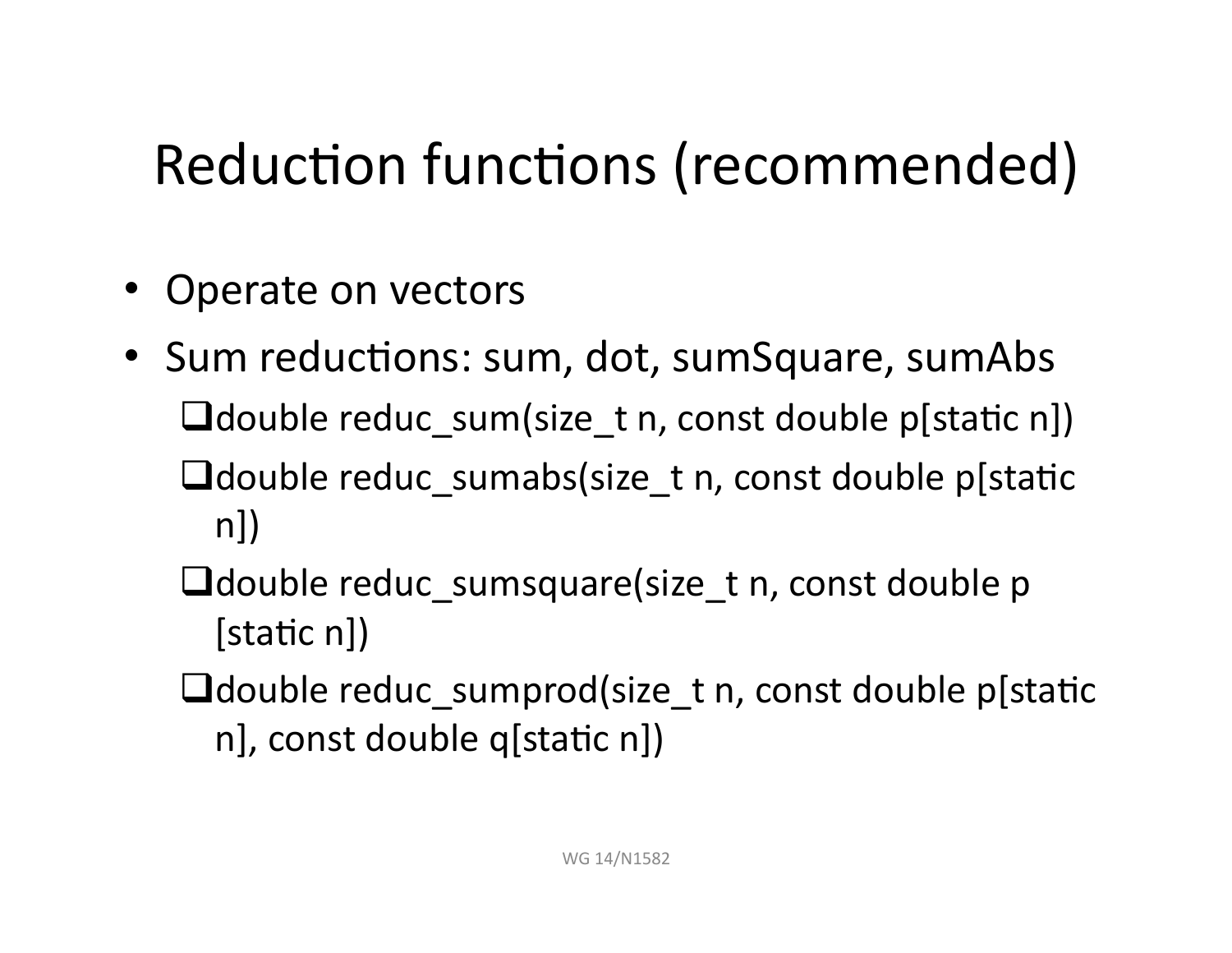## Scaled reduction functions (recommended)

- Scaled product reductions scaledProd, scaledProdSum, scaledProdDiff – return an inrange scaled product sp and scale factor sf such that the product is  $sp \times 2^s$ sf
	- $\Box$ double scaled\_prod(size\_t n, const double p[static n], long int \* restrict sf)
	- $\Box$ double scaled prodsum(size t n, const double p[static n], const double q[static n], long int  $*$  restrict sf)
	- $\Box$ double scaled proddiff(size t n, const double p[static n], const double q[static n], long int  $*$  restrict sf)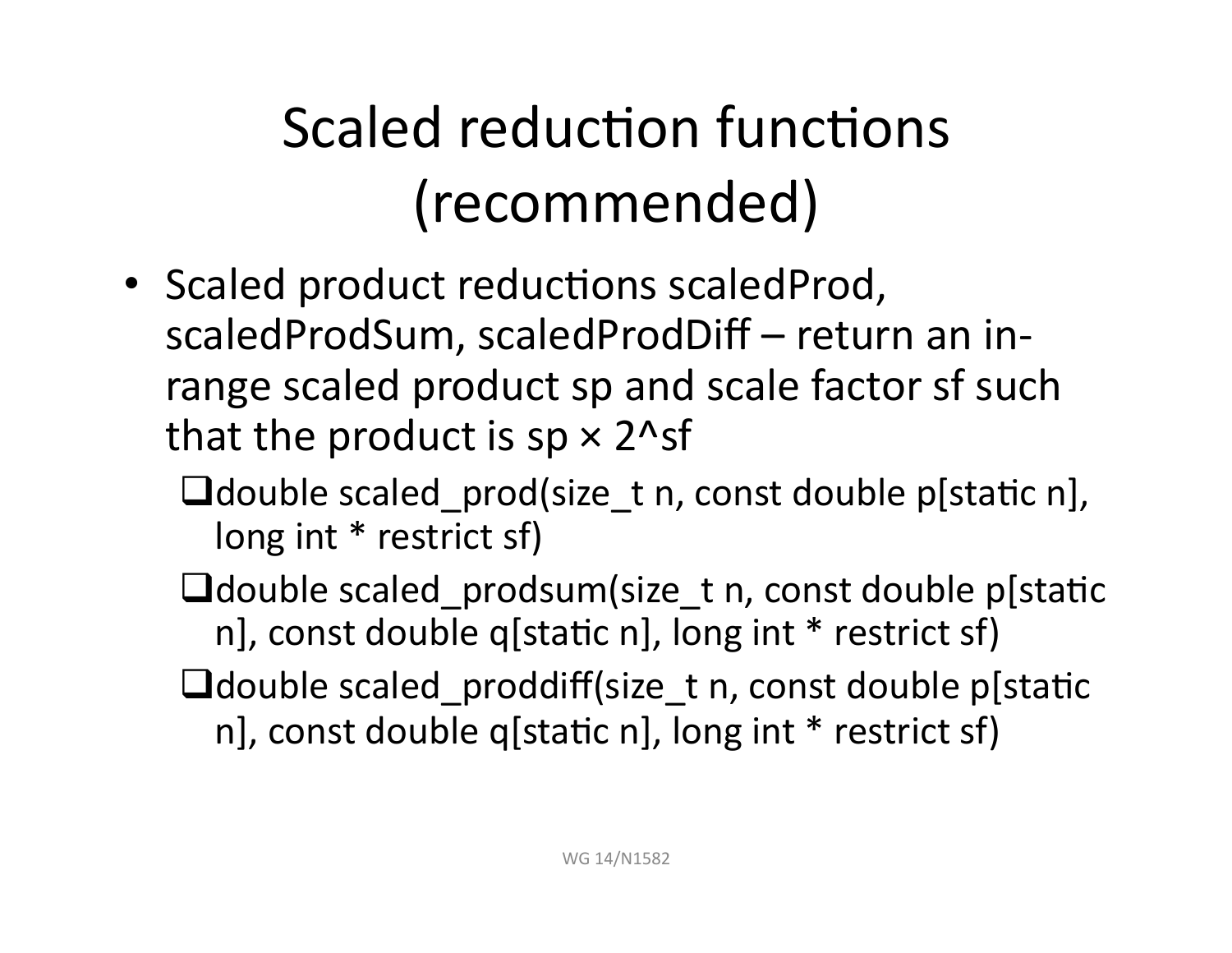#### Default modes

- defaultModes function to install default settings for all FP modes
	- $\Box$ Type femode t
	- **UMacro FE DFL MODE**
	- $\Box$ int fegetmode(femode t \* modep)
	- $\Box$ int fesetmode(const femode t  $*$  modep)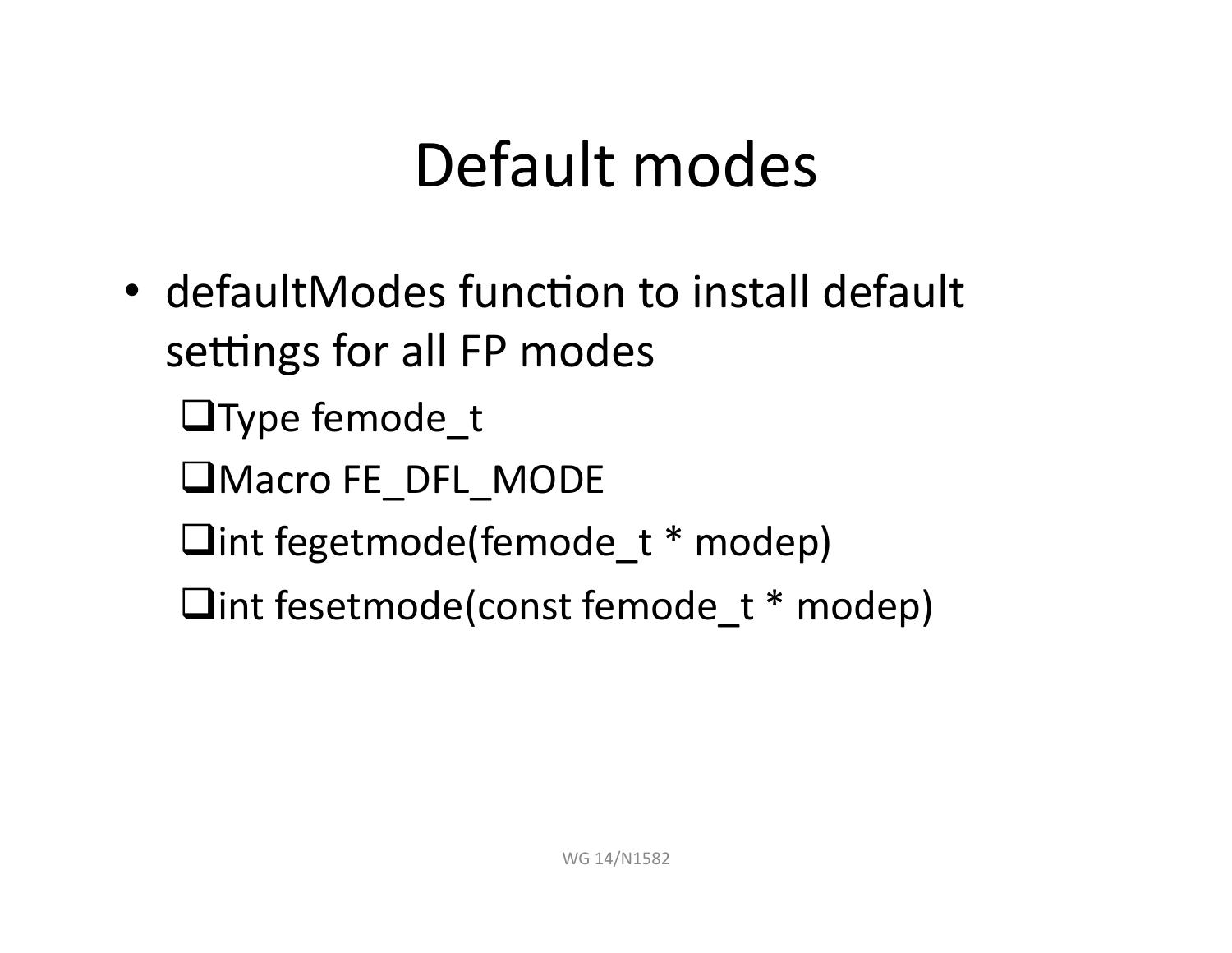#### Alternate exception handling (recommended)

- For sub-exceptions as well as exceptions, e.g. invalid from  $\infty$  -  $\infty$
- Resuming raiseNoFlag, mayRaiseFlag, recordException, substitute, substitureXor, abruptUnderflow
- Immediate or delayed break, throw, goto  $\Box$ Not done